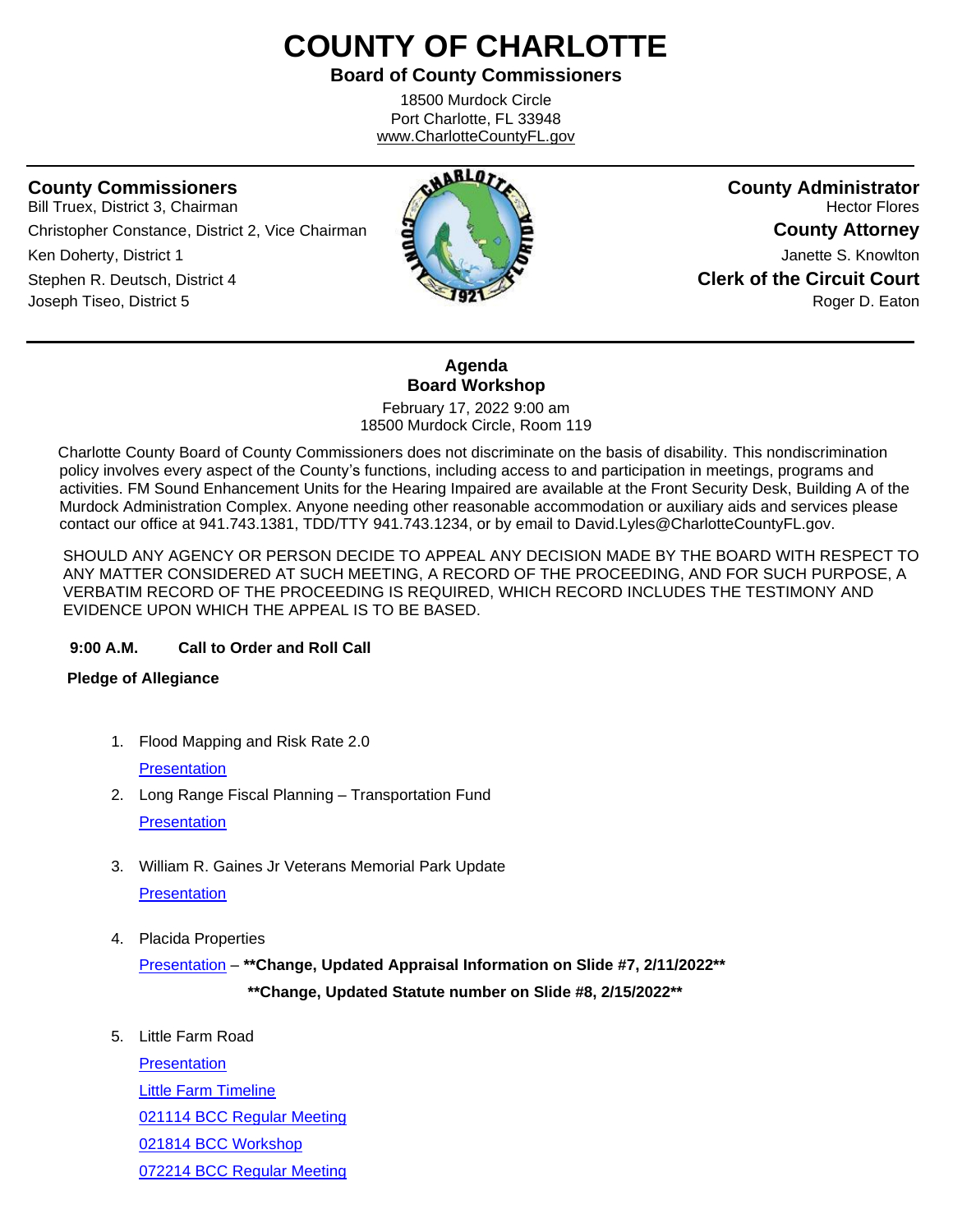[090914 BCC Regular Meeting](https://data.charlottecountyfl.gov/agenda/20220217/5f.pdf)

[Little Farm Road Violation Letter](https://data.charlottecountyfl.gov/agenda/20220217/5g.pdf)

[Little Farm DWGs Final –](https://data.charlottecountyfl.gov/agenda/20220217/5h.pdf) Slab

[Little Farm Road 100% Plans](https://data.charlottecountyfl.gov/agenda/20220217/5i.pdf)

[Little Farm Road Bid Specifications](https://data.charlottecountyfl.gov/agenda/20220217/5j.pdf)

[SFWMD Environmental Resource Permit](https://data.charlottecountyfl.gov/agenda/20220217/5k.pdf)

Valuation Report – [Little Farm Road Properties](https://data.charlottecountyfl.gov/agenda/20220217/5l.pdf)

- AA. County Administrator Comments
- BB. County Attorney Comments CC. Commissioner Comments: Bill Truex, District 3, Chairman Christopher Constance, District 2, Vice Chairman Ken Doherty, District 1 Stephen R. Deutsch, District 4

Joseph Tiseo, District 5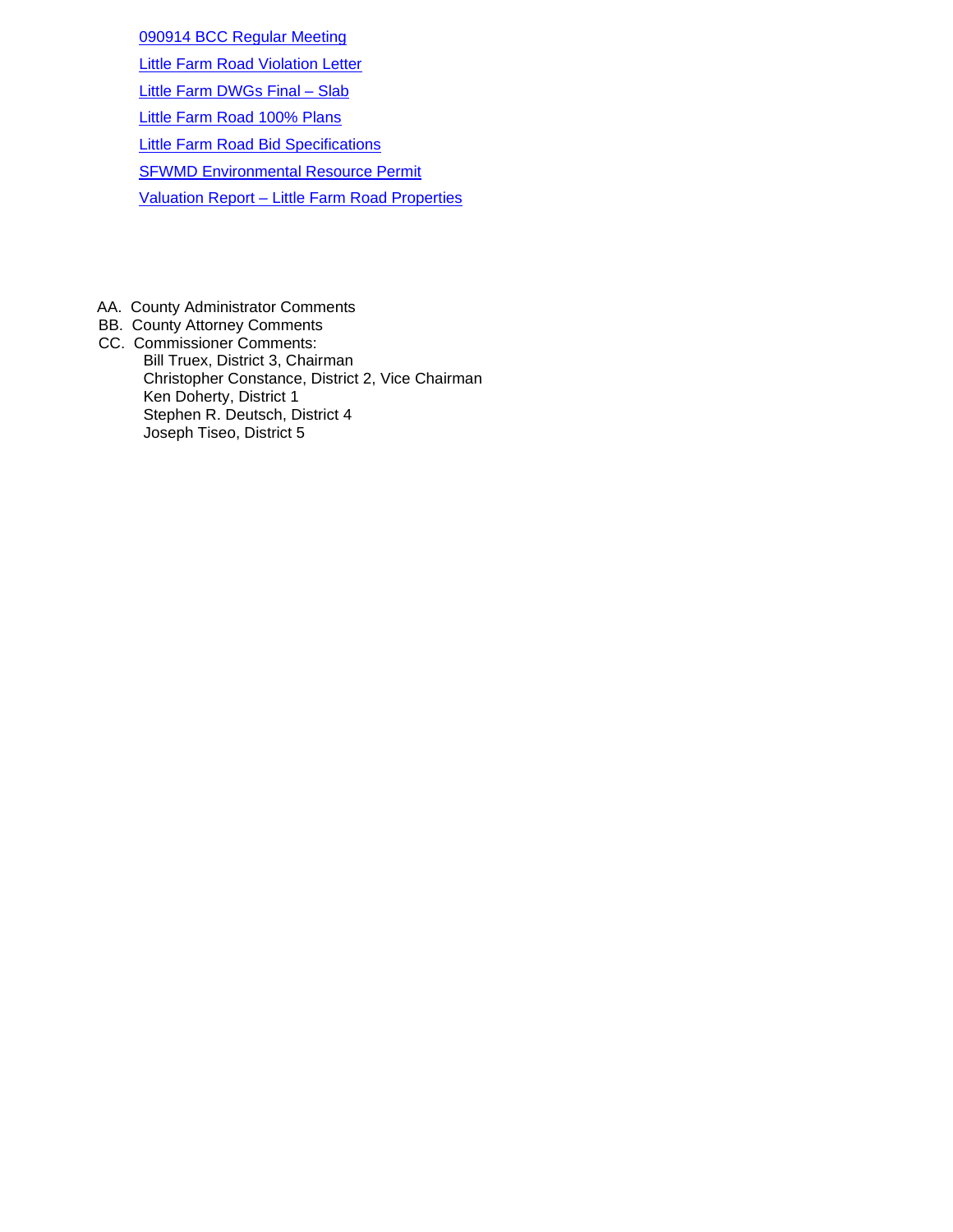### **Board of County Commissioners Schedule of Future Closures/Hearings/Workshops**

| Thursday, February 17, 2022 | $9:00$ a.m.   | <b>Board of County</b><br><b>Commissioners Monthly</b><br>Workshop             | <b>Murdock Administration</b><br>Center, 18500 Murdock Circle,<br><b>Commission Chambers Room</b><br>#119, Port Charlotte |
|-----------------------------|---------------|--------------------------------------------------------------------------------|---------------------------------------------------------------------------------------------------------------------------|
| Thursday, February 17, 2022 | 1:30 p.m.     | <b>Board of County</b><br>Commissioners Pre-Agenda<br>Meeting                  | <b>Murdock Administration</b><br>Center, 18500 Murdock Circle,<br>Building B, Room #106-B, Port<br>Charlotte              |
| Friday, February 18, 2022   | 10:00<br>a.m. | MPO Joint Meeting,<br>Charlotte-Punta Gorda & Lee                              | <b>Burnt Store Presbyterian</b><br>Church, Stewart Hall, 11330<br>Burnt Store Road, Punta<br>Gorda                        |
| Tuesday, February 22, 2022  | $9:00$ a.m.   | Board of County<br><b>Commissioners Regular and</b><br>Land Use Meeting        | <b>Murdock Administration</b><br>Center, 18500 Murdock Circle,<br><b>Commission Chambers Room</b><br>#119, Port Charlotte |
| Thursday, March 3, 2022     | 1:30 p.m.     | <b>Board of County</b><br>Commissioners Pre-Agenda<br>Meeting                  | <b>Murdock Administration</b><br>Center, 18500 Murdock Circle,<br>Building B, Room #106-B, Port<br>Charlotte              |
| Tuesday, March 8, 2022      | $9:00$ a.m.   | <b>Board of County</b><br><b>Commissioners Regular</b><br>Meeting              | <b>Murdock Administration</b><br>Center, 18500 Murdock Circle,<br><b>Commission Chambers Room</b><br>#119, Port Charlotte |
| Tuesday, March 15, 2022     | $9:00$ a.m.   | Board of County<br><b>Commissioners Workshop</b>                               | <b>Murdock Administration</b><br>Center, 18500 Murdock Circle,<br><b>Commission Chambers Room</b><br>#119, Port Charlotte |
| Thursday, March 17, 2022    | 1:30 p.m.     | <b>Board of County</b><br>Commissioners Pre-Agenda<br>Meeting                  | <b>Murdock Administration</b><br>Center, 18500 Murdock Circle,<br>Building B, Room #106-B, Port<br>Charlotte              |
| Tuesday, March 22, 2022     | $9:00$ a.m.   | <b>Board of County</b><br><b>Commissioners Regular and</b><br>Land Use Meeting | <b>Murdock Administration</b><br>Center, 18500 Murdock Circle,<br><b>Commission Chambers Room</b><br>#119, Port Charlotte |
| Thursday, April 7, 2022     | 1:30 p.m.     | <b>Board of County</b><br>Commissioners Pre-Agenda<br>Meeting                  | <b>Murdock Administration</b><br>Center, 18500 Murdock Circle,<br>Building B, Room #106-B, Port<br>Charlotte              |
| Tuesday, April 12, 2022     | $9:00$ a.m.   | <b>Board of County</b><br><b>Commissioners Regular</b><br>Meeting              | <b>Murdock Administration</b><br>Center, 18500 Murdock Circle,<br><b>Commission Chambers Room</b><br>#119, Port Charlotte |
| Tuesday, April 19, 2022     | $9:00$ a.m.   | <b>Board of County</b><br><b>Commissioners Monthly</b><br>Workshop             | <b>Murdock Administration</b><br>Center, 18500 Murdock Circle,<br><b>Commission Chambers Room</b><br>#119, Port Charlotte |